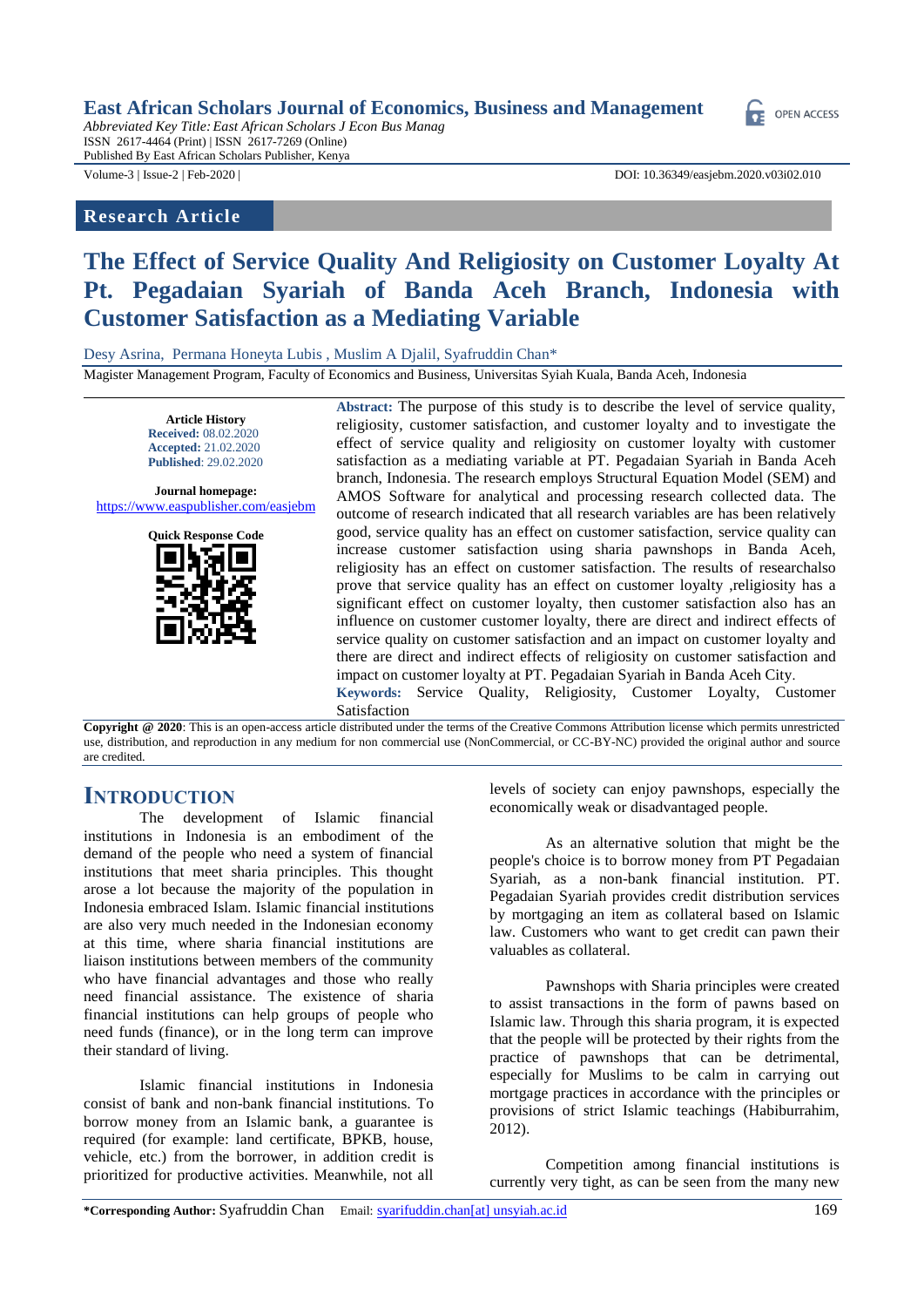branches among which conventional pawnshops develop their business into demand-based Islamic pawnshops. At present, the development of nonbanking financial developments, namely sharia pawnshops, is not only marked by the number of branch offices but also in terms of the products offered. To be able to face increasingly fierce competition, sharia pawnshops must provide the best service to customers so that these customers are satisfied and become loyal.

The results of research conducted by Zahriatul ini Aini, Nasir Azis and Syafruddin Chan (2015) prove that the quality of services provided by Islamic banking has an influence on customer satisfaction and customer loyalty.

A company that has a business in the field of services many things that need to be considered so that consumers or customers feel satisfied, one of which is to improve the quality of service. For banking and nonbanking companies, the quality of service becomes very meaningful. Services or services are not the same as products or goods. According to Osman *et al.,* (2015) services are an action or performance that will provide benefits to customers. Service quality can be considered as a customer's perception of expectations of service provision (Demir *et al.,* 2015). So, thus it can be explained that service is an attempt to provide help or assistance to other parties, both in the form of nonmaterial and in the form of material so that each person can overcome his own problems.

The service quality provided by employees at Bank Aceh in Langsa City also has an influence in creating customer satisfaction and has an influence on increasing customer loyalty in using existing banking services in Langsa City, East Aceh Regency, (Nova Anita, Jasman, J Ma'ruf and Syafruddin Chan, (2014).

In addition to service quality, another factor that determines the satisfaction or dissatisfaction of consumers is religiosity or Islamic principles that are applied in the form of consumers or customers themselves. Religiosity implementation can be seen from the selection of the selected product or service, when the consumer or customer has a high level of religiosity (Islamic religion), the customer will choose a service that has sharia principles either in saving or when he needs a loan. Religiosity can be interpreted as a form of closeness that is higher than humans to the almighty one who gives a feeling of security and calm, Monks (in Ghufran and Risnawita, 2010). Thus the customer will feel satisfied when the religious factor can run properly and still possess Islamic principles.

Research conducted by Rizal Ali Masab and Muhammad Adam, (2015), proves that the satisfaction felt by consumers has an influence on the level of customer loyalty in Islamic Banks in Banda Aceh City.

This research was conducted at PT. Sharia Pegadaian Banda Aceh Branch is because financial institutions with sharia principles are in great demand by the people of Banda Aceh, which in fact is the majority of Muslims. But in reality there are many customers who feel when transacting at PT. Sharia Pegadaian Banda Aceh Branch is not as they expected both in terms of service quality and religiosity side, this is evident from the results of direct interviews of researchers to 10 customers, 8 of whom said they were not satisfied with the quality of service and sharia-based systems at PT. Pegadaian Syariah Banda Aceh Branch.

Some of these customers said they did not want to return or did not want to transact again to PT. Pegadaian Syariah Branch of Banda Aceh because they were not satisfied with what they expected. This happens because the quality of services implemented is not working properly, such as unfriendly service officers to customers who need loan funds and service officers cannot provide understanding to customers who lack knowledge about the product pawning as a result they do not continue to transact again. Not only is the quality of service a problem, but Islamic principles are another factor for customers who feel dissatisfied. Islamic principles or Religiosity are important factors because PT. Pegadaian Syariah is a financial institution that runs sharia principles. Unsatisfied customers say the system from PT. The Pegadaian Syariah Branch of Banda Aceh does not fully adhere to the sharia system, which is still a lot of burden borne by the customer when it is finished transacting with the aim of borrowing funds. Thus service quality and religiosity at PT. Banda Aceh's Pegadaian Syariah Branch is a matter that needs to be considered because many customers are not satisfied by these two factors

# **LITERATURE REVIEW**

### **Customer loyalty**

It is the main key in establishing a relationship that is closer to consumers therefore loyalty has a strong and positive influence on customers and service providers (Chang, C.-W., Tseng 2013). Customer Loyalty shows that loyal customers are very likely to use the same services even though there are many other alternative service providers available, they will more often use the services they choose, not just using it but customers will disseminate positive information regarding services they use (WOM), and even loyal customers are less concerned about the amount of service that is done to get services from their chosen service provider (Mittal and Lassar, 1998; Zeithaml *et al.,* 2008; Chang *et al.,* 2013). Such circumstances indicate that service providers that focus on customer loyalty can benefit, including economic benefits such as reducing advertising costs and increasing the income and profitability of organizations or companies (Chang, 2013; Kiran and Diljit, 2011; Mittal and Lassar, 1998; Zeithaml , 2008).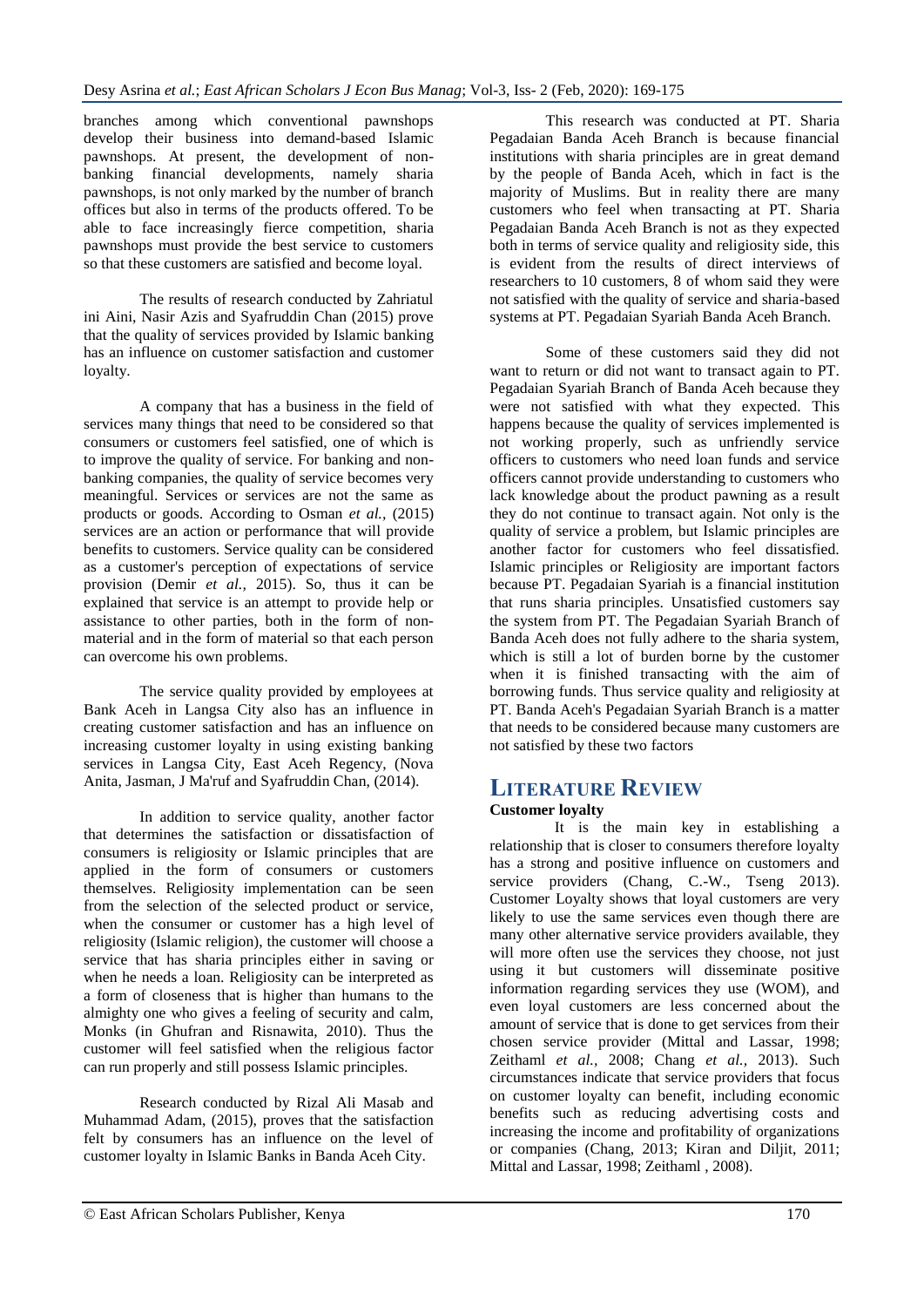Consumers who have loyalty will not be easily influenced by cheaper prices from other service providers, and even they will more often use the services of the same company compared to consumers. Loyalty refers to the commitment of consumers to buy and reuse preferred products and services consistently in the future (Arsyad, 2016). Zeithaml., Bitner., And Gremler., (2008) explain that one method of measuring loyalty is by looking at the number of customers who continue to buy or use services from companies because the products produced are positive for them. Therefore customer loyalty is defined as an attitude and behavior of consumers towards the goods and services they use (Baumann., Elliott., And Hamin., 2011). There are two dimensions that can measure customer loyalty, namely Attitudinal Loyalty and Behavioral Loyalty. Loyalty attitude shows the emotional and psychological state of the customer to buy back and recommend it to others. While behavior loyalty refers to the behavior of customers to repurchase, because of their desires and preferences for certain products and services (Reichheld, 1993).

The concept of customer loyalty is understood as a combination of customer attitudes and behavior in making repeated purchases of products and services used. This is evident through the willingness of customers to recommend products and services to others and make repeat purchases. When the product or service is used, and they will pass word of mouth (WOM) to people they know to invite them to use the same products and services (Arsyad *et al.,* 2016).

### **Customer Satisfaction**

Keller and Kotler (2011) explain that satisfaction is a feeling felt by someone that is happy or disappointed someone who arises after comparing between expectations and perceived realities. Customer satisfaction is a factor that determines the success and long-term competitive advantage of a company (Ojo, 2010). Consumer dissatisfaction with products or services tends to change their attitude to switch from the product or service (Bayraktar *et al.,* 2012). Customer satisfaction has been proven to be an effective post-purchase evaluation of providers of products or services (Deng *et al.,* 2010; Pantouvakis, 2010) .

Then customer satisfaction is a form of evaluating the overall experience of the customer with the product or service provided by the company (Anderson & Sullivan 1993). When customer expectations have exceeded, fulfilled or not met, then we can measure the level of customer satisfaction. Satisfaction is a consumer's perception of purchases (Mbuthia 2015). Zeithaml and Bitner (2000) define customer satisfaction as an evaluation of customers of products or services in terms of whether the product or service has met their needs and expectations. After making a purchase, consumers evaluate the entire

product or service whether they are satisfied or not satisfied. In the context of services, Asuncion et al. (2004) concluded that customer satisfaction is a key factor that influences customer loyalty.

In a study by Cronin and Taylor (1992), experience was said to have a significant value to make intention to repurchase. Research by Sun and Kim (2013) also agreed with this idea and found that if customers were satisfied with current services, the company also had a tendency to maintain customer improvement patterns and at the same time be able to attract new customers to use their services.

### **Service quality**

Services or services are not the same as products or goods. According to Lewis (1990) in Osman *et al.,* (2015) service is an action or performance that will provide benefits to customers. Service quality can be considered as a customer's perception of expectations of service provision (Demir *et al.,* 2015). If service quality is the customer's perception (De Jong *et al.,* 2005; Yee *et al.,* 2013, Grönroos 1998), companies must make research to understand customer needs, expectations and others in order to meet customer needs. Therefore, providing superior service quality for customers in today's business environment is very important because of the intense competition in the market (Osman *et al.,* 2015). In previous studies, service quality has been defined to what extent service providers can meet customer needs or expectations (Kun-Hsi Liao, 2012; Dotchin and Oakland, 1994).

Based on existing definitions, service quality is the result of customer comparisons of their expectations and perceptions of how well service has been done (Caruana, 2002; Parasuraman *et al.,* 1988). The focus of quality service is to improve the products or services that customers need and expect. Because service quality must measure the gap between the level of customer expectations and their value from the level of service. Conditions that often occur customers will demand to be able to feel the quality of service they are looking for (Mbuthia, 2015).

### **Religiosity**

According to Gazalba (in Ghufron, 2012) It comes from the religious word in Latin "religio" whose basis or term is religure which means engagement. Therefore religion, means that as a religion which in general also has rules and obligations that must be obeyed and carried out by its followers. All of that functions to bind a person or group of people in their relationship with God, their fellow human beings, and their natural surroundings.

Ancok and Suroso (2001) provide an understanding of religiosity which is a form of diversity which includes: various forms and sides or several dimensions which do not only occur when a person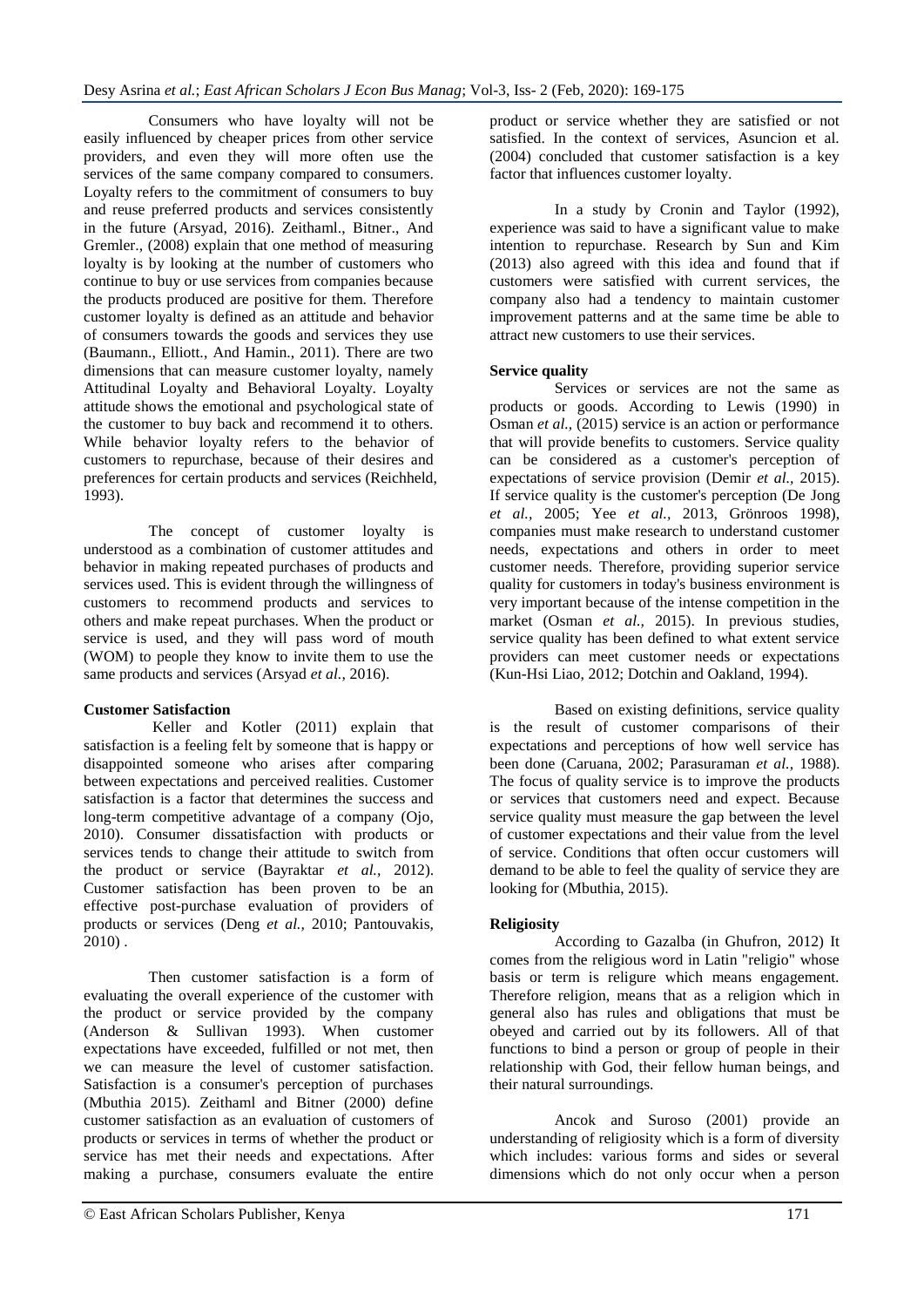performs ritual behavior (prayer according to Islam), but also conducts other activities in encourage by the supernatural power that comes from the person's greetings. The source of the religis soul is a sense of dependence that must exist, the existence of fear and threats and the surrounding environment and one's beliefs about all its limitations and weaknesses. A sense of dependence in making humans look for other strengths that are superior to their surroundings that can be used as a protective force in their lives with power that is outside of themselves, namely the existence of the Supreme Creator (God).

Astogini et al (2011) say that diversity or religiosity is something very important in human life. Religion or religiosity is manifested in various aspects of human life. Religious activities not only occur when a person performs ritual behavior (worship), but also when doing other activities that are driven by supernatural powers. Not only is it related to activities that are visible and can be seen by the eye, but also activities that do not appear and occur in one's heart. Religiosity is a complex integration between religious knowledge, feelings and religious actions in a person. Religiosity can be seen from religious activities in daily life that are carried out routinely and consistently.

Jalaludin (2010) argues that religiosity is a condition in oneself that encourages to behave in accordance with the level of obedience to the religion he adheres to. Religiosity is also a very important cultural element that can influence a person to determine principles, define norms and behave. In other terms, religiosity is the level of one's belief in the values and ideals of a particular religious teaching.

# **RESEARCH METHOD**

### **Location and Object of Research**

This research was conducted at PT. Pegadaian Syariah Banda Aceh Branch. While the objects of this study are service quality, religiosity,customer satisfaction and customer loyalty.

### **Research Population and Samples**

The word as a population in this study is a collection of all events or group members (Saunders et al. 2015) that refer to the aggregate or totality of all objects, subjects or certain members (Polit and Hungler, 1999) which are divided into several characteristics (Zikmund *et al.,* 2013). PT Pegadaian Syariah in Banda Aceh has a total of 14,606 customers.

The sample is a sub-set / sub-group or part of a larger population (Zikmund *et al.,* 2013; Saunders et al. 2015). This study does not use the entire population, because to generalize it is sufficiently represented by some members of the population called samples. Samples were taken because it was not possible for researchers to examine all members of the population.

### **Data Analytical Tools**

After collecting data, the next is analyzing these data by using methods that can help in processing, analyzing, and interpreting the data. The method used in data analysis is a method to get a conclusion. By looking at the frame of mind on the theoretical foundation, the data analysis techniques used in this study are quantitative research using SEM models with AMOS and SPSS programs for descriptive analysis.

# **RESULTS AND DISCUSSIONS**

**Effect of Service Quality on Customer Satisfaction PT. Pegadaian Syariah Banda Aceh Branch**

Adequate service quality will have an influence on customer satisfaction in utilizing Sharia pawnshops in Banda Aceh City. Thus it can be concluded that the quality of services provided by PT. Pegadaian Syariah Banda Aceh Branch has an effect on customer satisfaction at the agency.

#### **The Effect of Religiosity on Customer Satisfaction at the Company**

The principle of religiosity adopted by the agency in providing pawn services to its customers is one indicator that can affect the satisfaction felt by customers. Thus it can be concluded that the values of religiosity at the agency has an effect on customer satisfaction at the agency.

#### **Effect of Customer Satisfaction on Customer Loyalty at the Company**

Customer satisfaction in utilizing pawnshops will provide the level of satisfaction expected by the customer. The value of the parameter in the form of estimation of the effect of satisfaction. Thus it can be concluded that customer satisfaction will affect customer loyalty at the agency.

#### **Effect of Service Quality on Customer Loyalty at the agency**

Good service quality will have an impact on increasing customer satisfaction and will have an impact on increasing customer loyalty. The estimation parameter for testing the effect of service quality on customer loyalty shows a CR value of 2.078 and a probability of 0.042. Thus it can be concluded that the quality of services provided by PT. Pegadaian Syariah Banda Aceh Branch has an influence on increasing customer loyalty.

#### **The Effect of Religiosity on Customer Loyalty at the agency**

The principle of religiosity applied by pawnshops to its customers and the existence of sharia principles in the mortgage system will have an influence in increasing customer loyalty, because customers will feel comfortable that all transactions carried out are halal in accordance with the principles of Islamic law in force in Aceh. Thus it can be concluded that religiosity affects the customer loyalty of the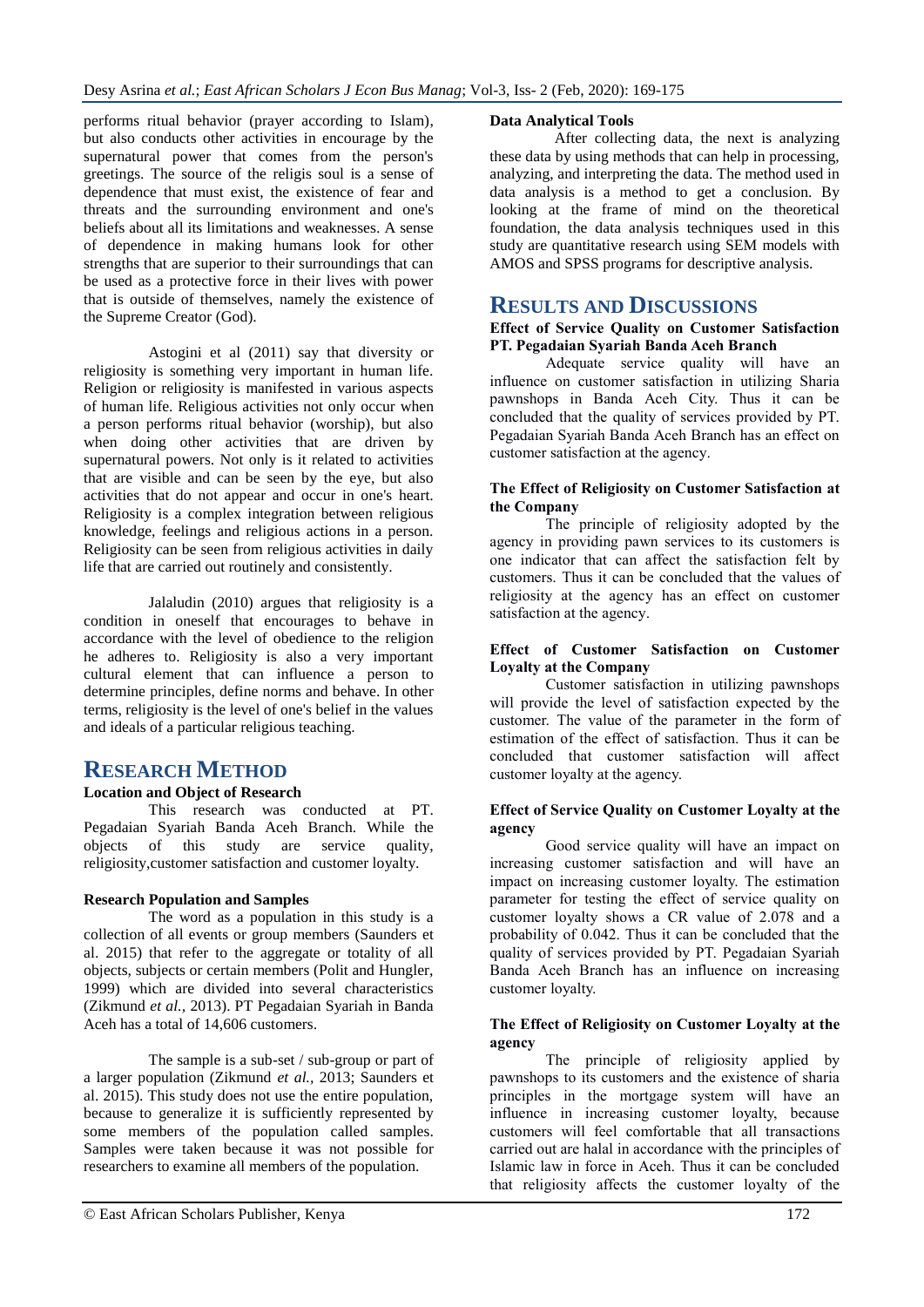company.

### **Direct Effects**

After testing the hypothesis, the next step is to see the strength of the relationships between variables. How likely is the exogenous variable to affect the endogenous variables that have been proven to be the relationship between the two varaibels through proof of the hypothesis.

The strength of the biggest relationship is shown by how the service quality variable with a coefficient of 0.264 and religiosity affects the variable customer satisfaction with a coefficient number of 0.505. This means that every increase in 1 variable unit Religiosity figures nullify the performance of Innovative variables by 30%.

# **Indirect Effects**

The indirect effect between quality variables from service to variables Customer loyalty is 0.011. When compared with the direct effect as stated earlier, this indirect effect has a smaller coefficient number. This means that increasing customer loyalty will be better done by improving service quality directly without including customer satisfaction variables.

The strength of the indirect relationship between the variable religiosity to the variable customer loyalty is 0.061. When compared with the direct effect as stated earlier, this indirect effect has a smaller coefficient number. This means that increasing customer loyalty will be better done by increasing the value of religiosity directly without including the variable customer satisfaction.

# **CONCLUSIONS AND**

# **RECOMMENDATIONS**

# **CONCLUSIONS**

- 1. Descriptive research results show that service quality, religiosity, customer satisfaction and customer loyalty are relatively good, this indicates that all variables are better perceived by customers.
- 2. Better service quality has an influence on customer satisfaction, this indicates that the quality of service can increase customer satisfaction using sharia pawnshops.
- 3. Religiosity influences customer satisfaction, this indicates that religiosity can provide higher satisfaction to each customer.
- 4. Customer loyalty is influenced by the quality of service, this indicates that the quality of service can increase customer loyalty in receiving services.
- 5. Religiosity has a significant effect on customer loyalty, this indicates that the values of religiosity applied by sharia pawnshops can increase customer loyalty.
- 6. Customer satisfaction has an effect on customer customer loyalty, this indicates that the satisfaction

felt by customers is able to increase customer loyalty to service.

- 7. There is a direct or indirect influence of the quality of service on customer satisfaction and has an impact on customer loyalty.
- 8. There is a direct and indirect influence of the variable religiosity on customer satisfaction and has an impact on customer loyalty.

# **RECOMMENDATIONS**

- 1. The agency can improve services even better, especially for responsiveness sub-variables because they are still perceived poorly by customers.
- 2. It must be able to increase customer loyalty, especially by prioritizing aesthetics in providing services to every customer.
- 3. To increase customer loyalty based on religiosity values, it needs to make concrete efforts, that transactions occur in accordance with sharia principles.
- 4. In order to increase customer loyalty, the company needs to continue using the services of pawnshops where customers will use pawnshops in the future

# **REFERENCES**

- 1. Abdullah, A. K. M. A., & Kassim, N. M. (2009). Measuring perceived service quality in Qatari Islamic banks. *Journal for International Business and Entrepreneurship Development*, *4*(1-2), 90- 106.
- 1. Aini, Z., Azis, N., & Syafruddin, C. (2015). Pengaruh *Service Quality* Dan Customer *Trust* Terhadap *Customer Satisfaction* Serta Dampaknya Pada *Customer Loyalty* Perbankan Syariah Di Banda Aceh
- 2. Akbar, M. M., & Parvez, N. (2009). "Impact of service quality, trust, and customer satisfaction on customer loyalty". *ABAC Journal, 29*(1), 24-38.
- 3. Albarq, A. N. (2013). Applying a SERVQUAL model to measure the impact of service quality on customer loyalty among local Saudi banks in Riyadh. *American Journal of Industrial and Business Management*, *3*(08), 700.
- 4. Al‐Hawari, M. A. (2010), "Automated service quality as a predictor of customers' commitment A practical study within the UAE retail banking context". *Asia Pacifisc Journal of Marketing and Logistic. 23* (3), 2011.
- 5. Ali, M., & Raza, S. A. (2015). "Service quality perception and customer satisfaction in Islamic banks of Pakistan: the modified SERVQUAL model". *Total Quality Management & Business Excellence*. DOI: 10.1080/14783363.2015.1100517.
- 2. Anita, N., Jasman, J Ma'ruf., & Syafruddin, C. (2014). Pengaruh Kualitas Pelayanan Terhadap Kepuasan Dan Dampaknya Terhadap Loyalitas Nasabah Perbankan Di Kota Langsa.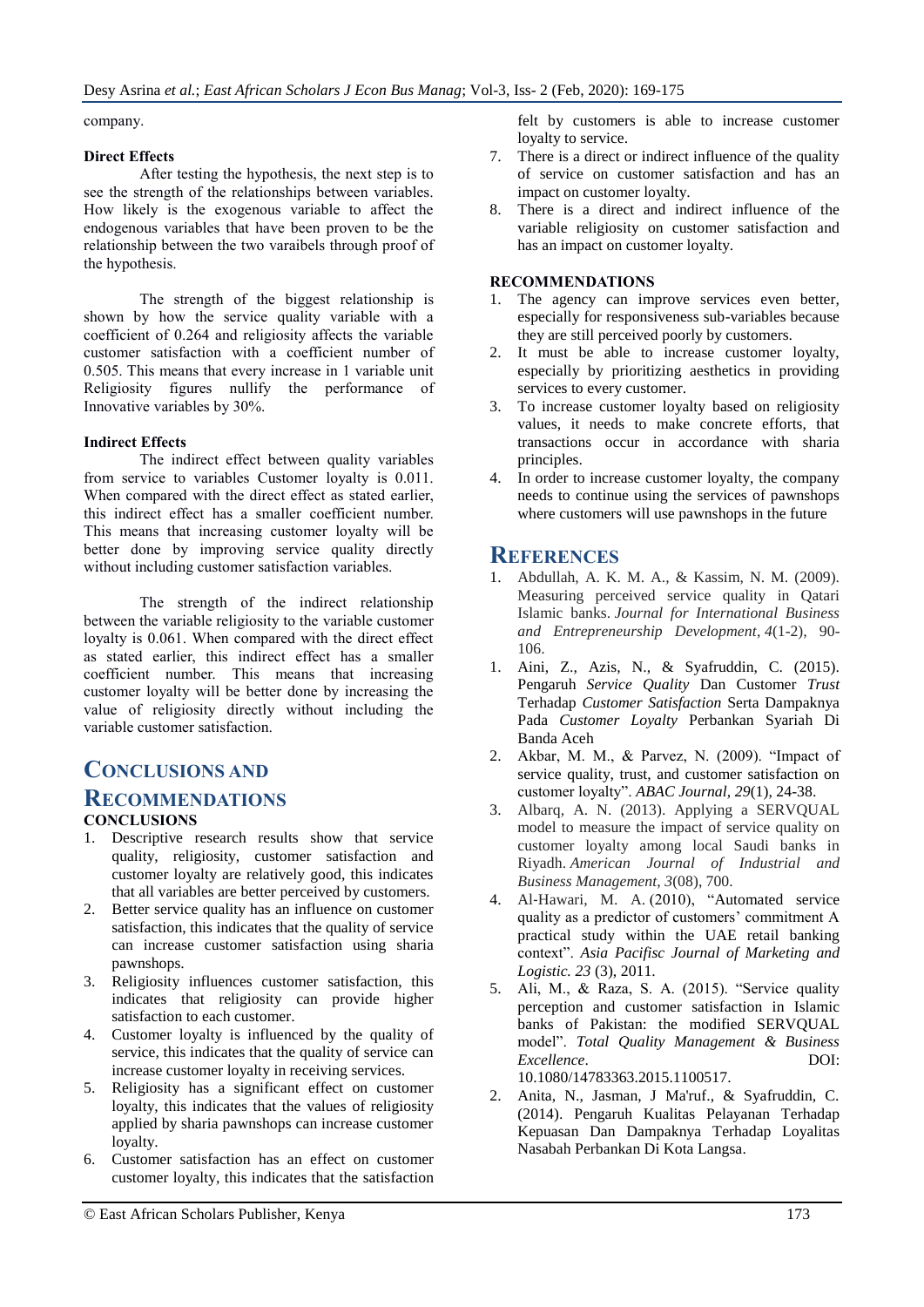- 6. Bairi, J., & Manohar, B. M. (2011). Critical success factors in gaining user customer satisfaction in outsourced IT services. *Journal of Enterprise Information Management*, 24(6), 475–493.
- 7. Baron, R. M., & Kenny, D. A. (1986). The moderator–mediator variable distinction in social psychological research: Conceptual, strategic, and statistical considerations. *Journal of personality and social psychology*, *51*(6), 1173–1182.
- 3. Baumann, C., Elliott, G., & Hamin, H. (2011). Modelling customer loyalty in financial services. *International Journal of Bank Marketing*, *29*(3), 247-67.
- 4. Bayraktar, E., Tatoglu, E., Turkyilmaz, A., Delen, D., & Zaim, S. (2012). "Measuring the efficiency of customer satisfaction and loyalty for mobile phone brands with DEA*". Expert Systems with Applications*, *39*(1), 99-106.
- 5. Beerli, A., Martín, J., & Quintana, A. (2004). "A model of customer loyalty in the retail banking market". *European Journal of Marketing*, *38*(1/2), 253-275.
- 6. Cavana, R. Y., Delahaye, B. L., & Sekaran, U. (2001). Applied Business Research: Qualitative and Quantitative Methods Australian Edition, *John Wiley & Sons Australia, Ltd 2001*.
- 7. Chandrashekaran, M., Rotte, K., Tax, S.S., & Grewal, R. (2007). "Satisfaction strength and customer loyalty*"*, *Journal of Marketing Research*, *44* (1), 153-163.
- 8. Deng, Z., Lu, Y., Wei, K. K., & Zhang, J. (2010). Understanding customer satisfaction and loyalty: An empirical study of mobile instant messages in China. *International journal of information management*, *30*(4), 289-300.
- 9. Dominici, G., & Guzzo, R. (2010). "Customer Satisfaction in the Hotel Industry: A Case Study from Sicily". *International Journal of Marketing Studies*, *2*(2), 3–12.
- 10. Dotchin, J. A., & Oakland, J. S. (1994). "*Total quality management in services: Part 2: Service quality*". *International Journal of Quality & Reliability Management*, *11*(3), 27-42.
- 11. Dow, K. E., Wong, J., Jackson, C. & Leitch, R. A. (2008). "A Comparison of Structural Equation Modeling Approaches: The Case of User Acceptance of Information Systems", *The Journal of Computer Information Systems*, *48*(4), 106-114
- 12. Ehigie, B. O. (2006). ""*Correlates of customer loyalty to their bank: a case study in Nigeria''*. *International Journal of Bank Marketing, 24* (7), pp. 494-508.
- 13. Hair, J.F., Black, W.C., Babin, B.J., Anderson, R.E., & Tatham, R. L. (2010). Multivariat Data Analysis 7th Edition, *New Jersey: Pearson Prentice Hall*.
- 14. Hayes, F. A. (2013), *Introduction to Mediation, Moderation, and Conditional Process Analysis***.**  New York: The Guilford Press.
- 15. Hossain, M., & Leo, S. (2009). "Customer perception on service quality in retail banking in Middle East: the case of Qatar"*, International Journal of Islamic and Middle Eastern Finance and Management, 2* (4), pp. 338-350.
- 16. Hur, W., Park, J., & Kim, M. (2010). "The role of commitment on the customer benefits-loyalty relationship in mobile service industry". *The Service Industries Journal*, 30, 2293–2309.
- 17. Iacobucci, D. (2008). "Mediation Analysis: Quantitative Applications in the Social Sciences", *California: SAGE Publications, Inc*.
- 18. Imam, G. (2011). Model Persamaan Struktural Konsep & Aplikasi dengan program AMOS 19.0**,**  Semarang: Undip.
- 8. Kheiry, B., & Alirezapour, M. (2012). "The Effect of Satisfaction, Trust and Switching Barriers Service Provider on Customer Loyalty (Mobile Phone Users of Iran Cell Campany In Iran)". *Australian Journal of Basic and Applied Sciences*, *6*(12), 52-60.
- 19. Kiran, K., &Diljit, S. (2011). "Antecedents of customer loyalty: does service quality suffice?*". Malaysian Journal of Library & Information Science*,Vol.16 No. 2, pp. 95-113.
- 20. *Kumar, S. A., Mani, B. T., Mahalingam , S., & Vanjikovan, M. (2010). "Influence of Service Quality on Attitudinal Loyalty in Private Retail Banking: An Empirical Study". Journal of Marketing, 65(6), 36-47.*
- 21. Kun-Hsi Liao. (2012)."*The Casual Effects of Service Quality, Brand Image, Customer Satisfaction on Customer Loyalty in the Leisure Resort Enterprise". China-USA Business Review, 11*(5), pp. 631-642.
- 22. Lai, F., Griffin, M., & Babin, B.J., (2009). "How quality, value, image, and satisfaction create loyalty at a Chinese telecom", *Journal of Business Research, 62*, 980–986.
- 23. Mansour Ali Naghi *et al.,* (2016). " The study of the effect of e-bangking service quality on customer, satisfaction and loyalty (case study: Argicultural Bank of Khuzestan province)" *Journal of Current Research in Sciene*, S (1), 2016:375- 381.
- 24. Mbuthia, M.G., & Thaddaeus, E. (2015). "Validating Customer Loyalty Model Using Structural Equation Modelling in a Kenyan Hospital". *Open Access Library Journal***,** 2: e1213.
- 25. Osman, Z., Mohamad, L., & Mohamad, K. R. (2016). "Mediating Effect of Customer Satisfaction on Service Quality and Trust Relationship in Malaysian Banking Industry*", International Journal of Advances in Management, Economics and Entrepreneurship*, *3*(1), 10-19.
- 26. Parasuraman, A., Zeithaml, V.A., & Berry, L.L. (1985). "*A conceptual model of service quality and its implications for future research"*, *Journal of Marketing*, 49, 41-50.

© East African Scholars Publisher, Kenya 174